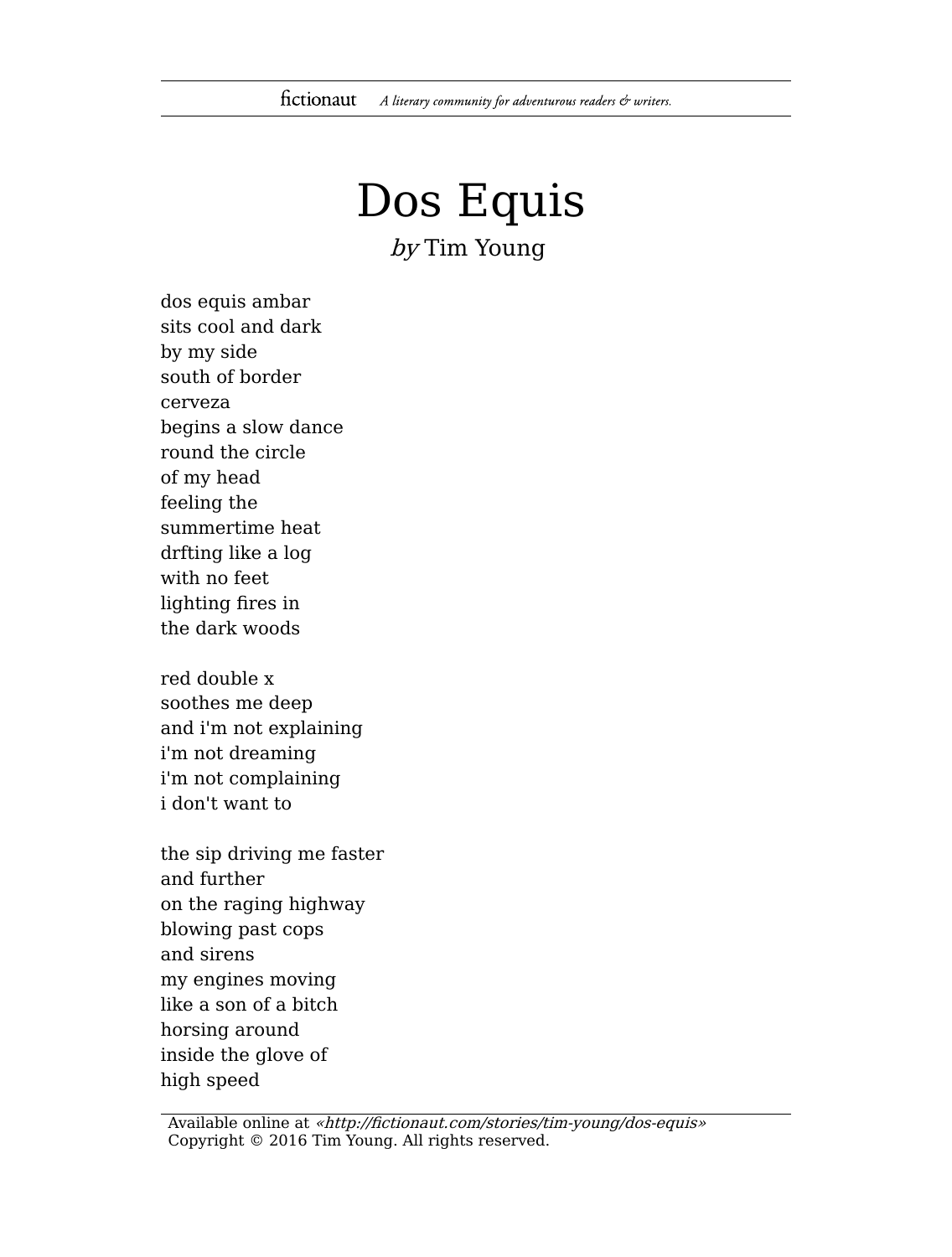i can't hear you anymore i'm too far away i'm beyond things where i used to be i'm inside things before where i couldn't see

the sun sinking gold into tomorrow's mold while the stars drip in freezing cerveza lifting hopes and dreams across the baked sky of delicious universe

to swallow to swallow brings the happy occasion so sharp in focus until memories flood the open gates of the ocean wrapped in a bottle cap sold to the man with a visa card tied so tightly round his neck

so he cries so the beverage throws him into fits against the drunken sky until the moon erases